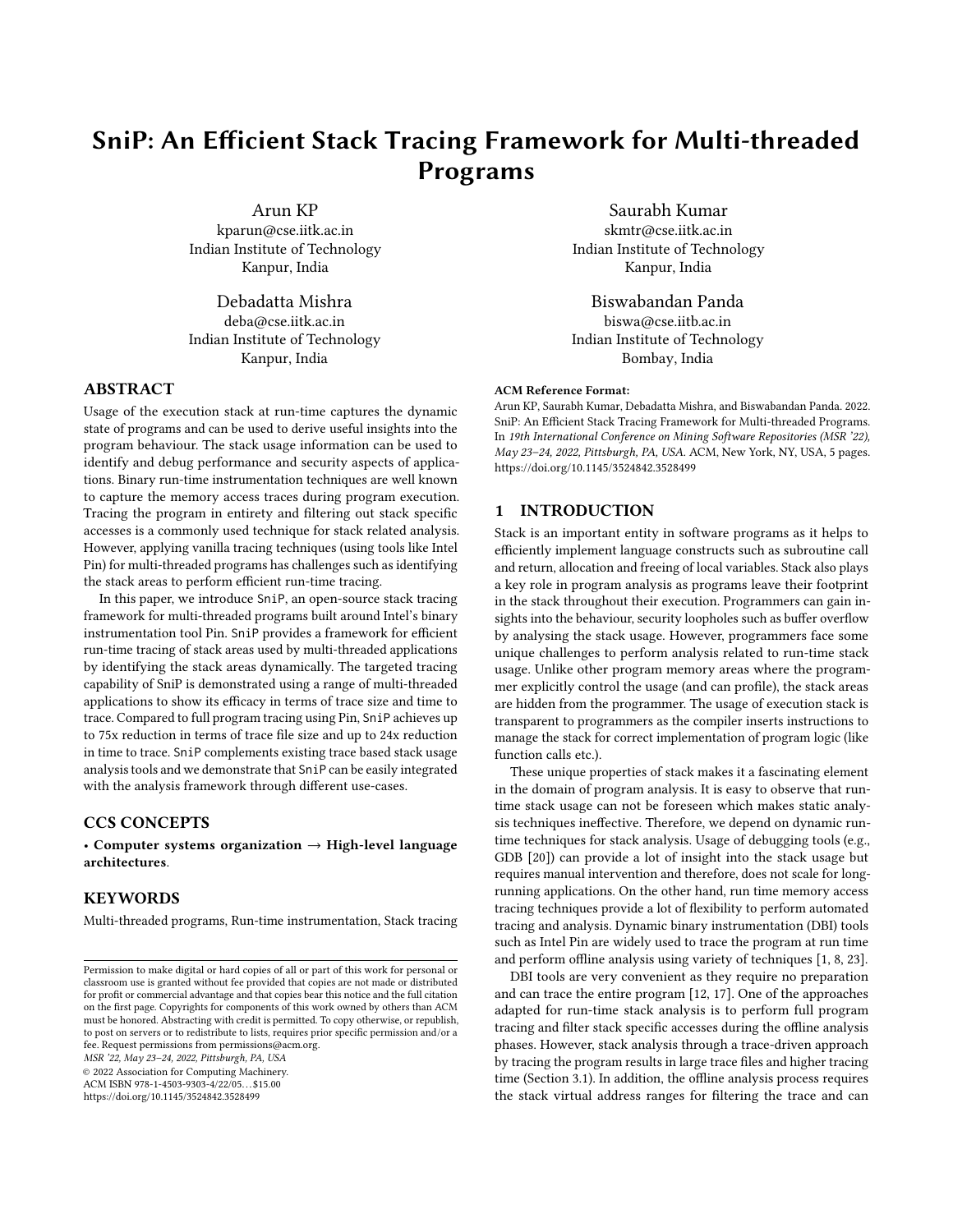<span id="page-1-1"></span>

Figure 1: Schematic diagram of **SniP**

use operating system provided memory layout information for this purpose. However, capturing the stack range information for different threads in multi-threaded applications is challenging. The stack areas for threads can be allocated anywhere in the program address space depending on the state of the address space and OS support for dynamic allocation. For example, stack areas for the threads created using POSIX thread library in the Linux OS are allocated at run time in the non-contiguous areas in the address space.

In this paper, we take a different approach where we propose to filter the stack accesses at the time of tracing to avoid the additional overheads (trace size and tracing time) and remove the requirement of identifying the stack virtual address ranges during offline analysis. We propose techniques to identify and manage an information base for the stack address ranges of different threads which is consumed by the DBI tool to apply filters at the time of tracing. SniP, a Stack tracing framework for multi-threaded applications is built on top of Intel's Pin [\[12\]](#page-4-5) (niP). SniP captures and manages the information regarding the stacks of different threads using an OS-level extension where the operations relating to the stack areas (starting from the creation) are monitored. Further, the up-to-date information related to the stack areas is shared with the user-space tracing process to enable target tracing.

To the best of our knowledge, SniP is the first framework for tracing stack in multi-threaded programs; showcasing reduced trace sizes (75x less trace file size with key-value store TinyDBM [\[21\]](#page-4-7)) and tracing time (24x less tracing time with Python3 http server) compared to tracing the programs in entirety. Furthermore, with targeted tracing capability of SniP, the offline analysis process becomes simpler for multi-threaded applications which enables seamless integration with existing trace based analysis tools. SniP provides strength to the multi-threaded application stack analysis spectrum as multiple tools and use-cases can be built around SniP. We show two such sample use-cases using SniP (Section [3.2\)](#page-2-0) to demonstrate its capabilities.

We release the tool for the community. The link to download the tool along with usage instructions is as follows, <https://doi.org/10.5281/zenodo.6366894>

## 2 DESIGN AND IMPLEMENTATION

The high-level design of SniP is shown in Figure [1.](#page-1-1) The major components of SniP are the user space program (Driver) and the OS module (Monitor). The user space program is responsible for executing the application and Intel's dynamic binary instrumentation tool Pin [\[12\]](#page-4-5). The monitor module captures application threads'

stack range at the point of thread creation and store this information in the metadata region (Figure [1\)](#page-1-1). This design enables the monitor module to record stack ranges of newly created threads throughout the application's lifetime. When tracing starts, Pin consumes the stack range information stored in the metadata region and generates trace only for stack accesses.

We implement SniP in the Linux OS (with kernel version 4.19.83). As we can see in Figure [1,](#page-1-1) the user space driver program creates two child processes, one for executing the application (to be traced) and the other for Pin. The driver program also passes its process ID (step 1 ) to monitor module (implemented as a kernel module) through a character device. This enables the monitor module to identify the application using the parent-child relationship between the driver and application process. The monitor module intercepts thread creation from the application process by hooking the wake\_up\_new\_task function in clone system call handler of the Linux kernel and saves the stack range (step  $(3)$ ) of each application thread in the metadata region. The metadata region is exposed from the kernel module using the kernel sysfs API where the Pin process can access it using the file API. The driver passes the application process ID to Pin (step  $(2)$ ) for tracing. Pin starts reading stack ranges from metadata area (step  $\overline{4}$ ) and generate output by tracing the application (step  $(5)$ ).

In the current implementation, we need to turn off Address Space Layout Randomization (ASLR) to prevent the exec system call (in create & manage) from changing the stack range of the application's main thread (after its forked from the driver process). We intend to address this limitation by hooking the exec system call handler in future. All the configurations for using the Pin tool remains unchanged in the proposed system and therefore, SniP does not hamper the vast feature set provided by Pin.

## 3 RESULTS

#### <span id="page-1-0"></span>3.1 Stack tracing with **SniP**

To analyse the trace size and tracing time, we used the following workloads: merge-sort (MS) with four threads each sorting 250 numbers, Python3 default http-server (HS) used to download 4 files with each 200+ MB size, decision tree classifier (DT) from Python scikit-learn library used with 77280 training and 19315 testing samples, in-memory key-value stores BabyDBM (BD), CacheDBM (CD), TinyDBM (TD) from Tkrzw [\[21\]](#page-4-7) performing 50 set and 50 get operations, Graph500 (G500) benchmark [\[15\]](#page-4-8) BFS kernel run with scale parameter as 10. The benefits of using SniP for multithreaded program stack tracing can be observed from the results presented in Figure [2](#page-2-1) where we compare the trace file size and the tracing time taken with full program tracing using Pin and stack tracing using SniP. For long running applications such as python http-server, machine learning algorithms and in-memory key-value store applications, the difference between Pin and Snip is significant. For example, 17x and 2.5x reduction in the trace file size and the trace time is observed for http server workload. The benefit of SniP is marginal for short running applications with heavy stack usage, such as merge-sort which extensively use stack for recursive calls. To confirm the robustness, we also used SniP to trace long running applications such as MySQL with wikipedia [\[6\]](#page-4-9) and memcached with YCSB workloads[\[5\]](#page-4-10) (not shown here).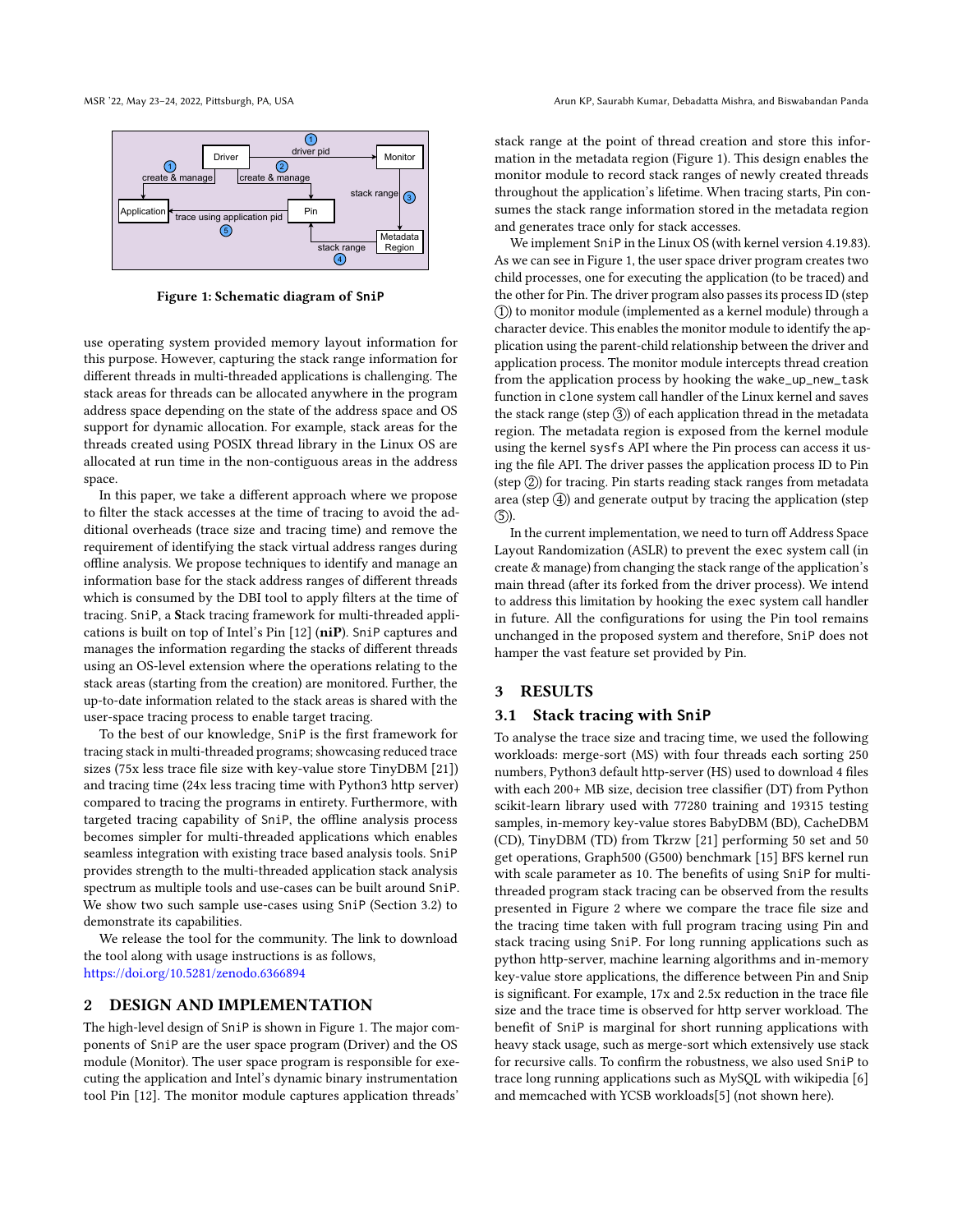<span id="page-2-1"></span>SniP: An Efficient Stack Tracing Framework for Multi-threaded Programs MSR '22, May 23-24, 2022, Pittsburgh, PA, USA



(b) Tracing time comparison (the lower the better)

Figure 2: Comparison of size and time for **SniP** stack tracing w.r.t Pin full tracing [ MS: Merge-Sort, HS: Python3 Http Server, DT: Decision Tree Classifier, BD: BabyDBM, CD: CacheDBM, TD: TinyDBM, G500: Graph500 BFS ]

### <span id="page-2-0"></span>3.2 Use cases

In this subsection, we show different usage scenarios of SniP for tracing the stack. We exhibit that SniP can be easily extended to build use-cases around stack analysis.

3.2.1 Tracing ML Classification Algorithms: The popularity of machine learning in a wide range of domains are driving software and hardware changes in computer science. ASICs and accelerators are designed to meet specific performance demands [\[18\]](#page-4-11). Understanding the memory access patterns of machine learning algorithms help designers to perform optimizations [\[14\]](#page-4-12) at software and hardware levels. Moreover, understanding the memory access patterns is important for systems with non-volatile memory due to its internal micro-architecture difference with DRAM and asymmetric read, write access time [\[24\]](#page-4-13). First commercially available persistent memory, Intel's Optane DC persistent memory performance depends upon access size, access type (read vs write) and pattern [\[13,](#page-4-14) [25\]](#page-4-15).

Given the popularity of machine learning algorithms and availability of non-volatile memory, it will be of great benefit to programmers to know the expected performance of machine learning algorithms executing on systems with non-volatile memory. In this context, we show a use-case for SniP by collecting the stack read, write access patterns of popular machine learning classification algorithms such as decision tree, extra trees, gradient boosting and gaussian naive bayes in Figure [3.](#page-2-2) These classification algorithms used 75 features from DeepDetect [\[11\]](#page-4-16) and used 77280 samples for training and 19315 for testing. During this tracing, Decision Tree Classifier created 22, Extra Trees Classifier 14, Gradient Boosting Classifier 22 and Gaussian Naive Bayes 21 threads.

Figure [3](#page-2-2) shows fraction of read and write operations to stack area in 1 minute intervals. We observed that the stack accesses in these algorithms are dominated by reads. Using SniP, we also



<span id="page-2-2"></span>

(d) Gaussian Naive Bayes

Figure 3: % of read and write access to stack of Machine Learning classification algorithms

performed a further study on the influence of feature set size on stack usage for ML classification algorithms by taking extra trees classifier as an example. Figure [4](#page-3-0) shows that the feature set size did not influence stack read/write usage in the initial stage of the extra trees classifier algorithm, but impacted in the later stage of algorithm. Figure [4](#page-3-0) also shows that there is an increase in bytes read from and decrease in bytes written to stack in the later stage of extra trees classification. We suspected it to be due to data access pattern difference in training and test phases of classification algorithm but confirmed that the pattern is present even after separating out training and test phases of extra trees classification which implies the access pattern is a property of the algorithm in this case.

3.2.2 Detecting uninitialized memory usage in stack: Memory corruption bugs such as buffer overflow, Use-After-Free (UAF) and uninitialized memory use happen due to incorrect programming practices or mistakes [\[9\]](#page-4-17). Static code analysis tools are effective for catching bugs based on a set of predefined rules but have a high false positive rate [\[2\]](#page-4-18). The uninitialized memory usage can also expose kernel data to user programs thus breaking the security guarantee [\[10\]](#page-4-19). The number of uninitialized memory bugs reported at CVE over the years in Figure [5](#page-3-1) indicates the importance of detecting it.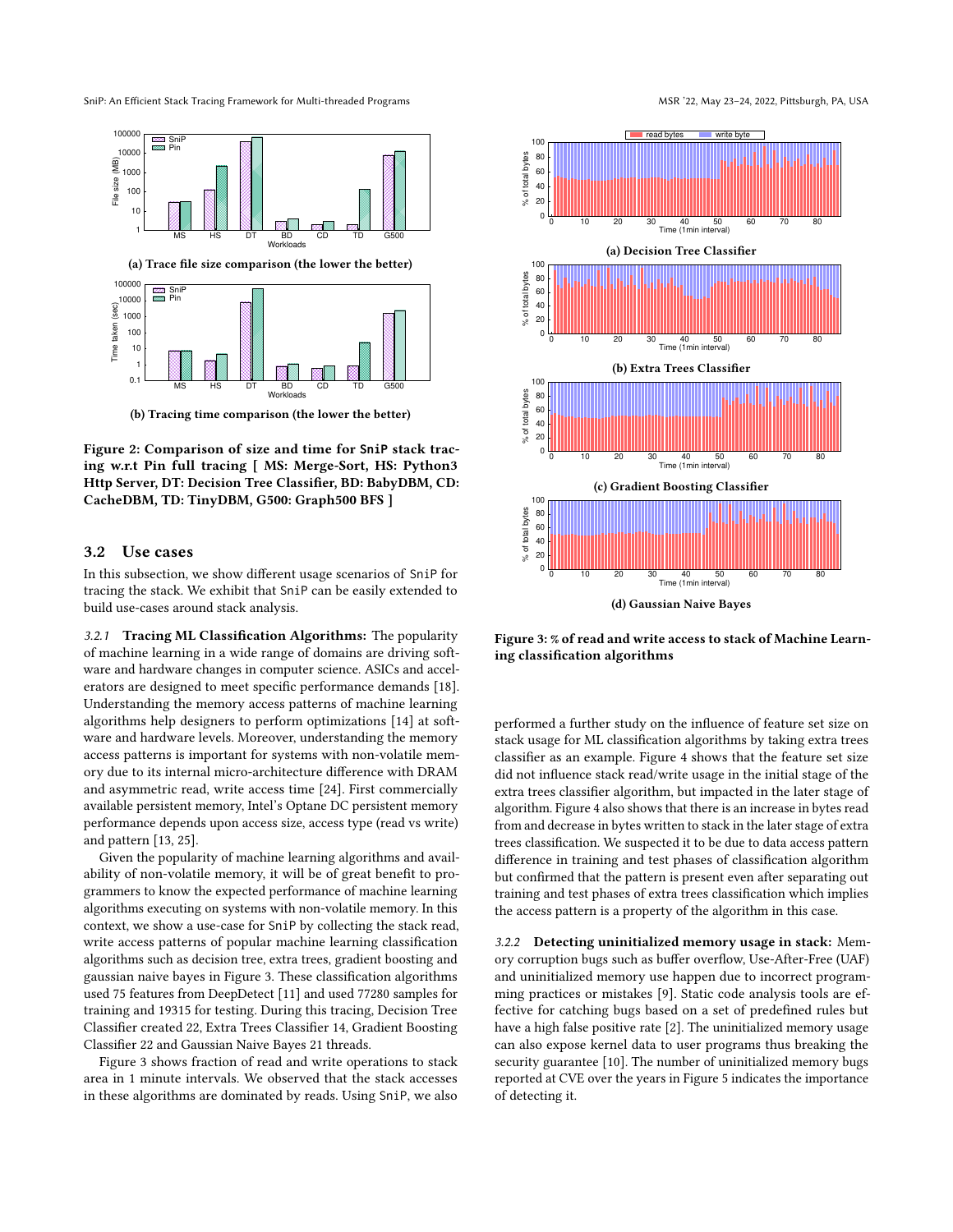<span id="page-3-0"></span>

(b) Bytes written into stack area in MB

Figure 4: Read and write behaviour of Extra Trees Classifier with varying feature set size [et35, et45, et55, et65 represents 35, 45, 55, 65 feature sizes]

<span id="page-3-1"></span>

Figure 5: CVE uninitialized memory bugs reported over years

We show that SniP can be used to detect uninitialized memory bugs such as shown in listing [1.](#page-3-2)

```
1 int main () {
   int data [20];
   int i;
   for (i = 0; i < 20; i++)data[i] += 1;for (i = 0; i < 20; i + +)
     printf ("Value at data [%d] = %d\n", i, data [i]);
   return 0;
9 }
```
#### Listing 1: Prototype of uninitialized memory bug.

In this use-case, we developed a prototype to identify uninitialized memory bugs by parsing the stack trace generated by SniP. The parser tagged instances where read to any stack location happened before write, thus indicating uninitialized memory usage bug in the code. SniP's trace contained details such as access type (read/write), instruction address, memory access virtual address. The parser generated a JSON file containing uninitialized memory bug virtual address and instruction address as shown in Figure [6.](#page-3-3) Even though we parsed the SniP trace offline to detect bugs, this can be used to detect uninitialized memory bugs at run-time by running the parser alongside the traced program.

# 4 RELATED WORK

Static and dynamic analysis are two well known techniques for program analysis. Static analysis parses the code or uses abstract

<span id="page-3-3"></span>

Figure 6: JSON file format, Python parser output of uninitialized memory bug

models whereas dynamic analysis executes the program and observes the run time behaviour, hence no abstractions or approximations are required [\[7\]](#page-4-20). Dynamic analysis requires inclusion of analysis routines within the program, which is called binary instrumentation. Binary instrumentation can be done statically (binary is modified before the program runs) or dynamically (modification occurs at run-time) [\[16\]](#page-4-21).

Dynamic binary instrumentation (DBI) is very convenient for the users to trace and analyse programs as it requires no preparation and can be applied in a flexible manner. Valgrind [\[17\]](#page-4-6) is a DBI framework that uses shadow values, which maintains a copy of the program state containing register values and user-mode address space. Dynamo performs run-time performance optimization. It generates an optimised version of the hot code sequence in the program to a code cache by interpreting the instructions [\[3\]](#page-4-22). Intel's Pin [\[12\]](#page-4-5) uses dynamic compilation to instrument programs while they are executing. Users place analysis routines at point of interest in binary using instrumentation routines. Pin also allows attaching and detaching to a running process and we use this feature of Pin for tracing in SniP. Chabbi et. al. integrated call path collection library with Pin that collected call path context for each executed instruction using a shadow stack [\[4\]](#page-4-23).

SniP generates trace for program stack accesses; stack trace holds important piece of information in debugging and program analysis as shown by Schroter et. al. [\[19\]](#page-4-24) in their empirical study on the usefulness of stack trace. Experienced users can write their own tools for analysing trace generated by SniP or use existing tools such as STAT [\[1\]](#page-4-2), which is used in debugging thousands of processes by sampling stack trace to form process equivalence class, then performing root cause analysis on the representative processes from equivalence class. Stack trace can also be used to compute similarities between bugs while reporting [\[22\]](#page-4-25) or to identify dependency conflicts in projects using an automated approach [\[23\]](#page-4-4). Stack trace plays important role in system security as well, as highlighted by Feng et. al by using stack trace for anomaly detection, they extracted return address information from the stack for anomaly detection [\[8\]](#page-4-3).